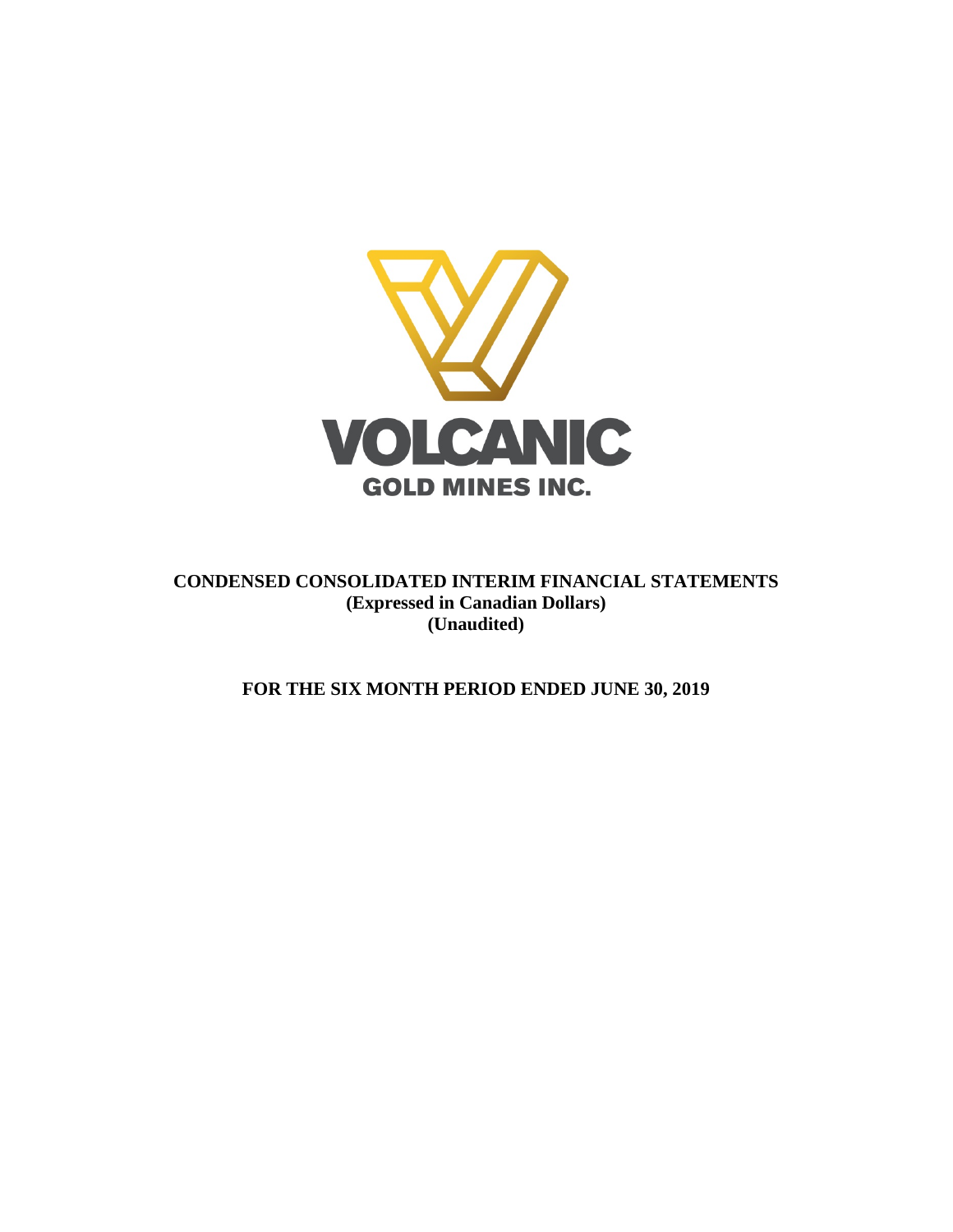# **NOTICE OF NO AUDITOR REVIEW OF CONDENSED CONSOLIDATED INTERIM FINANCIAL STATEMENTS**

In accordance with National Instrument 51-102 of the Canadian Securities Administrators, the Company discloses that its external auditors have not reviewed the unaudited condensed consolidated interim financial statements for the six months ended June 30, 2019. These financial statements have been prepared by management and approved by the Audit Committee and the Board of Directors of the Company.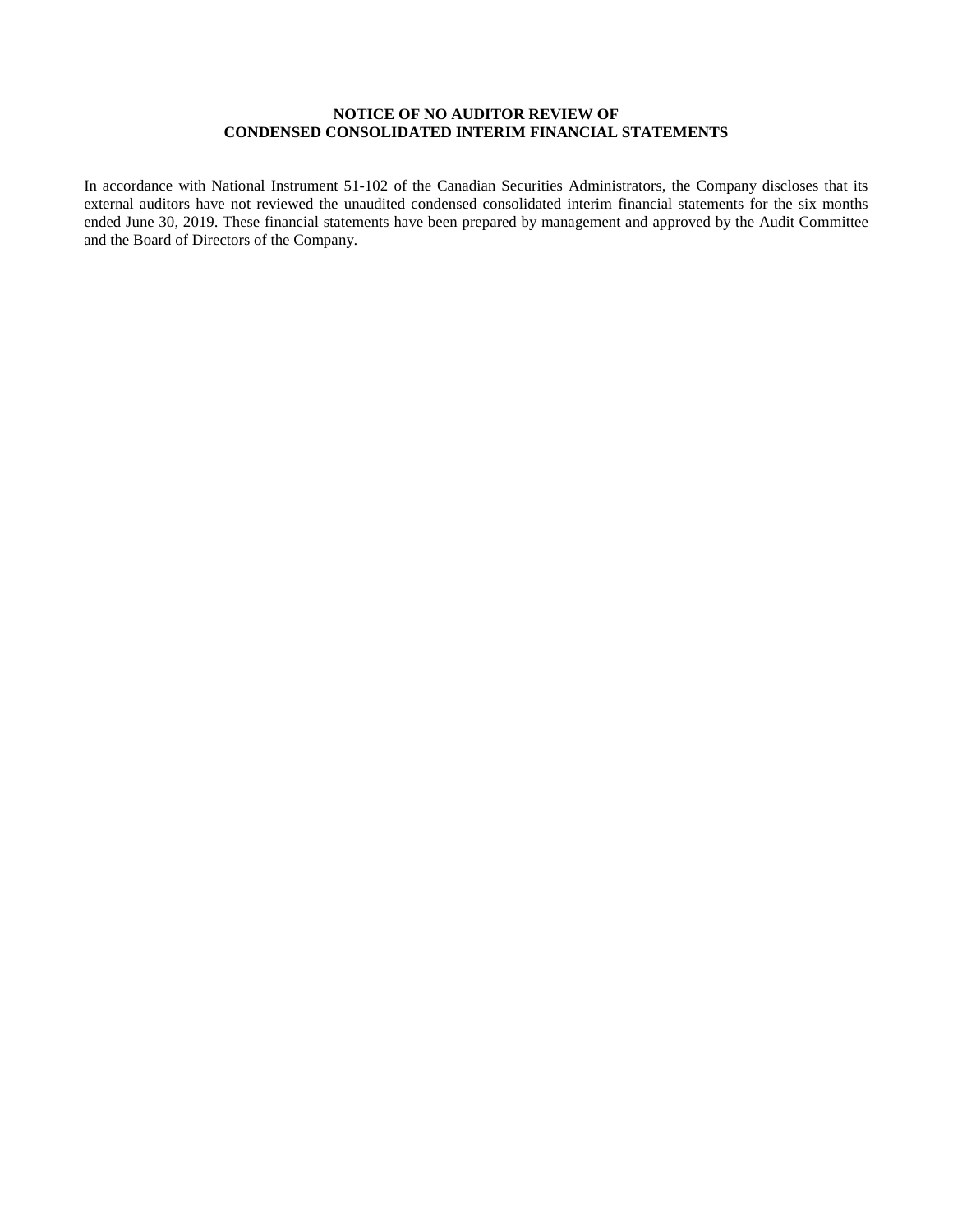# **VOLCANIC GOLD MINES INC.** CONDENSED CONSOLIDATED INTERIM STATEMENTS OF FINANCIAL POSITION (UNAUDITED) (Expressed in Canadian Dollars)

|                                                               | <b>June 30,</b> | December 31,    |
|---------------------------------------------------------------|-----------------|-----------------|
|                                                               | 2019            | 2018            |
| <b>ASSETS</b>                                                 |                 |                 |
| <b>Current</b>                                                |                 |                 |
| Cash                                                          | \$<br>249,049   | \$<br>82.675    |
| Receivables                                                   | 4,136           | 12,416          |
| Prepaid expenses and deposits                                 | 7,613           | 5,115           |
| Total current assets                                          | 260,798         | 100,206         |
|                                                               |                 |                 |
| Non-current                                                   |                 |                 |
| Long-term deposits (Note 10)                                  | 61,000<br>5,400 | 61,000<br>6,353 |
| Property and equipment (Note 6)<br>Total non-current assets   | 66,400          | 67,353          |
|                                                               |                 |                 |
|                                                               | \$<br>327,198   | \$<br>167,559   |
|                                                               |                 |                 |
| <b>LIABILITIES AND SHAREHOLDERS' EQUITY</b>                   |                 |                 |
| <b>Current</b>                                                |                 |                 |
| Accounts payable and accrued liabilities (Note 10)            | \$<br>116,707   | \$<br>392,423   |
| <b>Total liabilities</b>                                      | 116,707         | 392,423         |
|                                                               |                 |                 |
| Shareholders' equity (deficiency)<br>Share capital (Note 11)  | 13,753,973      | 13,191,847      |
| Other equity reserves                                         | 2,143,227       | 2,143,227       |
| Deficit                                                       | (15,510,298)    | (15, 383, 527)  |
| Equity (deficiency) attributed to shareholders of the Company | 386,902         | (48, 453)       |
| Non-controlling interest (Note 7)                             | (176, 411)      | (176, 411)      |
|                                                               |                 |                 |
| Total shareholders' equity (deficiency)                       | 210,491         | (224, 864)      |
|                                                               | \$<br>327,198   | \$<br>167,559   |

Approved and authorized by the Board on August 8, 2019.

J.

| "Simon Ridgway" | Jirector | "Michael Iverson" | <b>Jirector</b> |
|-----------------|----------|-------------------|-----------------|
| Simon Ridgway   |          | Michael Iverson   |                 |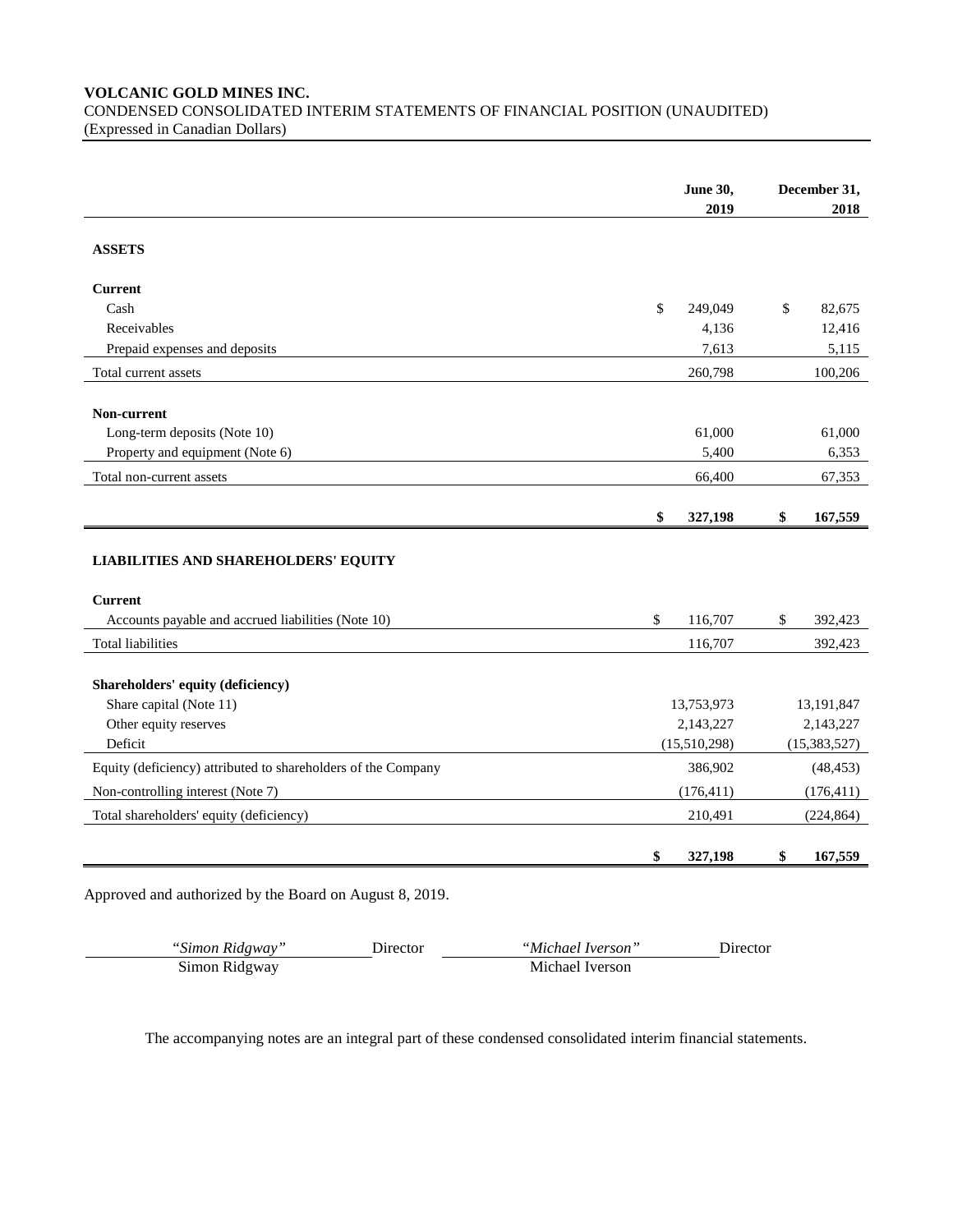# **VOLCANIC GOLD MINES INC.**

CONDENSED CONSOLIDATED INTERIM STATEMENTS OF LOSS AND COMPREHENSIVE LOSS (UNAUDITED) (Expressed in Canadian Dollars)

|                                                                                               | Three months ended June 30, |              |            |                 | Six months ended June 30, |
|-----------------------------------------------------------------------------------------------|-----------------------------|--------------|------------|-----------------|---------------------------|
|                                                                                               | 2019                        |              | 2018       | 2019            | 2018                      |
| <b>Exploration expenditures</b> (Note 9)                                                      | \$                          | \$           | 197,376    | \$              | \$<br>349,715             |
| General and administrative expenses                                                           |                             |              |            |                 |                           |
| Consulting and management fees (Note 10)                                                      | 16,500                      |              | 40,500     | 33,000          | 81,000                    |
| Depreciation                                                                                  | 477                         |              | 1,350      | 953             | 2,801                     |
| Investor relations (Note 10)                                                                  | 882                         |              | 45,094     | 1,562           | 140,884                   |
| Office and administration (Note 10)                                                           | 13,905                      |              | 30,674     | 30,294          | 60,499                    |
| Professional fees                                                                             | 1,111                       |              | 7,025      | 3,544           | 9,486                     |
| Regulatory and filing fees (Note 10)                                                          | 11,484                      |              | 4,430      | 17,880          | 11,511                    |
| Salaries and benefits (Note 10)                                                               | 21,393                      |              | 24,795     | 41,912          | 51,538                    |
| Travel (Note 10)                                                                              | 981                         |              | 23,141     | 1,186           | 51,586                    |
|                                                                                               | 66,733                      |              | 177,009    | 130,331         | 409,305                   |
| Loss before other items                                                                       | (66, 733)                   |              | (374, 385) | (130, 331)      | (759,020)                 |
| <b>Other items</b>                                                                            |                             |              |            |                 |                           |
| Foreign exchange gain (loss)                                                                  | 1,771                       |              | (1,598)    | 3,560           | (3,380)                   |
| Write-off of deferred acquisition costs                                                       |                             |              | (43, 569)  |                 | (43, 569)                 |
| Loss and comprehensive loss for the period                                                    | \$<br>(64, 962)             | \$           | (419, 552) | \$<br>(126,771) | \$<br>(805,969)           |
| Loss and comprehensive loss attributable to:                                                  |                             |              |            |                 |                           |
| Equity shareholders of the Company                                                            | \$<br>(64,962)              | \$           | (417,682)  | \$<br>(126,771) | \$<br>(801, 428)          |
| Non-controlling interest (Note 7)                                                             |                             |              | (1,870)    |                 | (4, 541)                  |
|                                                                                               | \$<br>(64, 962)             | $\mathbb{S}$ | (419, 552) | \$<br>(126,771) | \$<br>(805,969)           |
| Basic and diluted loss per common share attributable to<br>equity shareholders of the Company | \$(0.01)                    |              | \$(0.06)   | \$(0.02)        | \$(0.12)                  |
| Weighted average number of common shares outstanding                                          | 8.340.144                   |              | 6.555.219  | 7,467,768       | 6,555,219                 |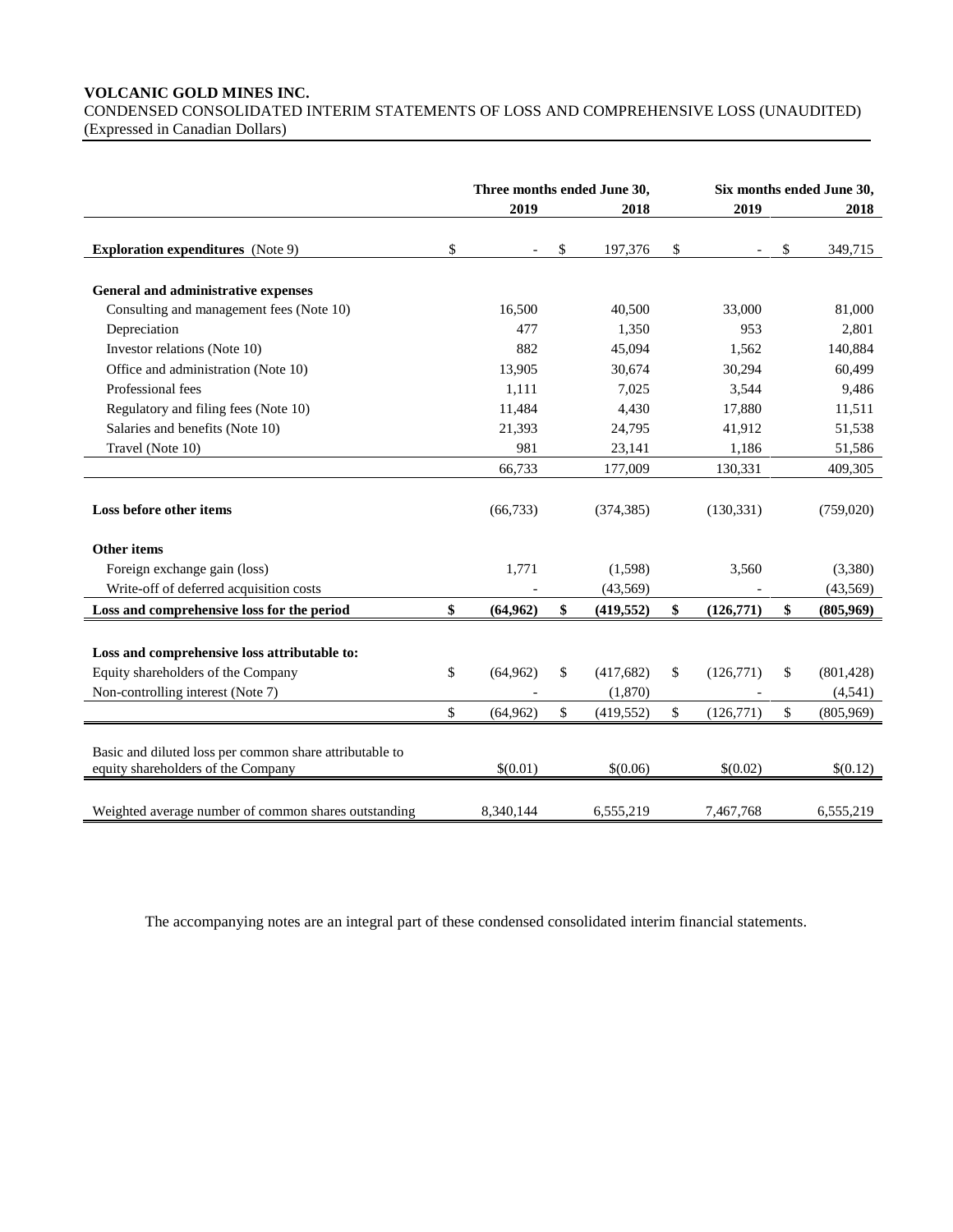# **VOLCANIC GOLD MINES INC.** CONDENSED CONSOLIDATED INTERIM STATEMENTS OF CASH FLOWS (UNAUDITED)

(Expressed in Canadian Dollars)

|                                             | Three months ended June 30, |            |    |                          |    | Six months ended June 30, |    |            |  |
|---------------------------------------------|-----------------------------|------------|----|--------------------------|----|---------------------------|----|------------|--|
|                                             |                             | 2019       |    | 2018                     |    | 2019                      |    | 2018       |  |
| <b>CASH FLOWS FROM OPERATING ACTIVITIES</b> |                             |            |    |                          |    |                           |    |            |  |
| Loss for the period                         | \$                          | (64, 962)  | \$ | (419, 552)               | \$ | (126,771)                 | \$ | (805,969)  |  |
| Items not affecting cash:                   |                             |            |    |                          |    |                           |    |            |  |
| Depreciation                                |                             | 477        |    | 1,350                    |    | 953                       |    | 2,801      |  |
| Write-off of deferred acquisition costs     |                             |            |    | 43,569                   |    |                           |    | 43,569     |  |
|                                             |                             | (64, 485)  |    | (374, 633)               |    | (125, 818)                |    | (759, 599) |  |
| Non-cash working capital item changes:      |                             |            |    |                          |    |                           |    |            |  |
| Amounts receivable                          |                             | (882)      |    | (6,004)                  |    | 8,280                     |    | (8,638)    |  |
| Prepaid expenses and deposits               |                             | 2,230      |    | 28,764                   |    | (2, 498)                  |    | 51,527     |  |
| Accounts payable and accrued liabilities    |                             | (110, 372) |    | (2,666)                  |    | (83, 685)                 |    | 40,984     |  |
| Net cash used in operating activities       |                             | (173,509)  |    | (354, 539)               |    | (203,721)                 |    | (675, 726) |  |
| <b>FINANCING ACTIVITIES</b>                 |                             |            |    |                          |    |                           |    |            |  |
| Proceeds from issuance of common shares     |                             | 375,000    |    |                          |    | 375,000                   |    |            |  |
| Share issuance costs                        |                             | (4,905)    |    |                          |    | (4,905)                   |    |            |  |
| Net cash provided by financing activities   |                             | 370,095    |    | $\overline{\phantom{a}}$ |    | 370,095                   |    |            |  |
|                                             |                             |            |    |                          |    |                           |    |            |  |
| <b>INVESTING ACTIVITIES</b>                 |                             |            |    |                          |    |                           |    |            |  |
| Purchase of property and equipment          |                             |            |    | (2,590)                  |    |                           |    | (2,590)    |  |
| Mineral property acquisitions               |                             |            |    | (40, 146)                |    |                           |    | (65, 928)  |  |
| Net cash used in investing activities       |                             |            |    | (42, 736)                |    |                           |    | (68,518)   |  |
| Change in cash for the period               |                             | 196,586    |    | (397, 275)               |    | 166,374                   |    | (744, 244) |  |
| Cash, beginning of period                   |                             | 52,463     |    | 808,147                  |    | 82,675                    |    | 1,155,116  |  |
| Cash, end of period                         | \$                          | 249,049    | S  | 410,872                  | \$ | 249,049                   | \$ | 410,872    |  |

**Supplemental disclosure with respect to cash flows** (Note 16)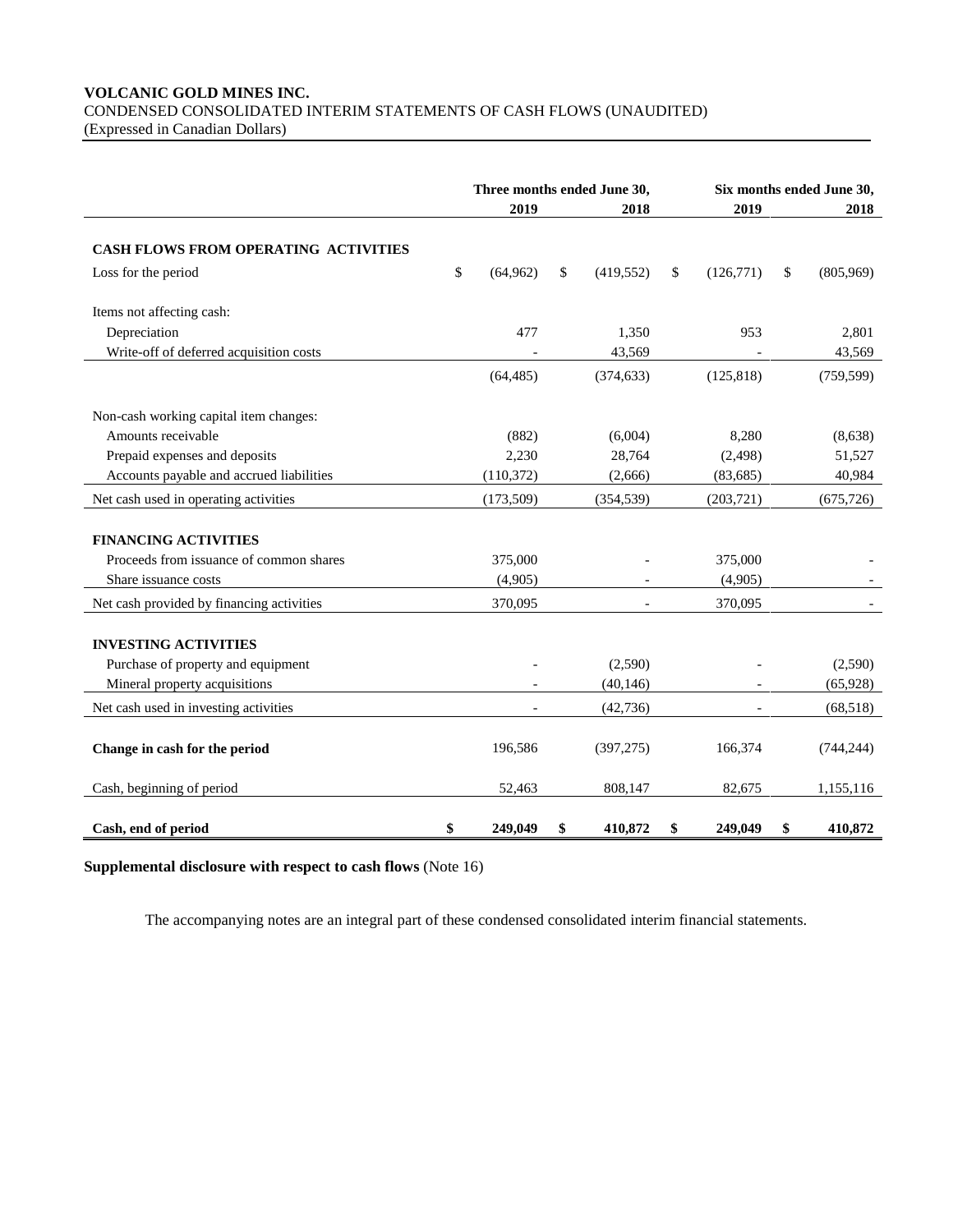# **VOLCANIC GOLD MINES INC.**

CONDENSED CONSOLIDATED INTERIM STATEMENTS OF CHANGES IN SHAREHOLDERS' EQUITY (DEFICIENCY) (UNAUDITED) For the six months ended June 30, 2019 and 2018 (Expressed in Canadian Dollars)

| Equity (deficiency) attributed to shareholders of the Company  |           |              |                     |                                          |                 |                                                               |                                 |               |
|----------------------------------------------------------------|-----------|--------------|---------------------|------------------------------------------|-----------------|---------------------------------------------------------------|---------------------------------|---------------|
|                                                                | Number    | Amount       | Warrants<br>reserve | <b>Share-based</b><br>payment<br>reserve | <b>Deficit</b>  | Total equity<br>(deficiency)<br>attributed to<br>shareholders | Non-<br>controlling<br>interest | Total         |
| Balance, December 31, 2017                                     | 6,555,219 | \$13,191,847 | \$208,357           | \$1,934,870                              | (12,049,692)    | \$<br>3,285,382                                               | \$<br>490,843                   | \$3,776,225   |
| Loss for the period                                            |           |              |                     |                                          | (801, 428)      | (801, 428)                                                    | (4,541)                         | (805,969)     |
| Balance, June 30, 2018                                         | 6,555,219 | 13, 191, 847 | 208,357             | 1,934,870                                | (12, 851, 120)  | 2,483,954                                                     | 486,302                         | 2,970,256     |
| Loss for the period                                            | ٠         | ٠            | ٠                   | ٠                                        | (2,532,407)     | (2,532,407)                                                   | (662,713)                       | (3, 195, 120) |
| Balance, December 31, 2018                                     | 6,555,219 | 13, 191, 847 | 208,357             | 1,934,870                                | (15, 383, 527)  | (48, 453)                                                     | (176, 411)                      | (224, 864)    |
| Loss for the period                                            | ٠         |              |                     |                                          | (126, 771)      | (126,771)                                                     | $\sim$                          | (126,771)     |
| Shares issued for debt settlement<br>Shares issued for private | 548,661   | 192,031      |                     |                                          |                 | 192,031                                                       |                                 | 192,031       |
| placement                                                      | 1,500,000 | 375,000      |                     |                                          | $\overline{a}$  | 375,000                                                       |                                 | 375,000       |
| Share issuance costs                                           |           | (4,905)      |                     |                                          |                 | (4,905)                                                       |                                 | (4,905)       |
| <b>Balance, June 30, 2019</b>                                  | 8,603,880 | \$13,753,973 | 208,357             | \$1,934,870                              | \$ (15,510,298) | 386,902                                                       | \$(176, 411)                    | 210,491       |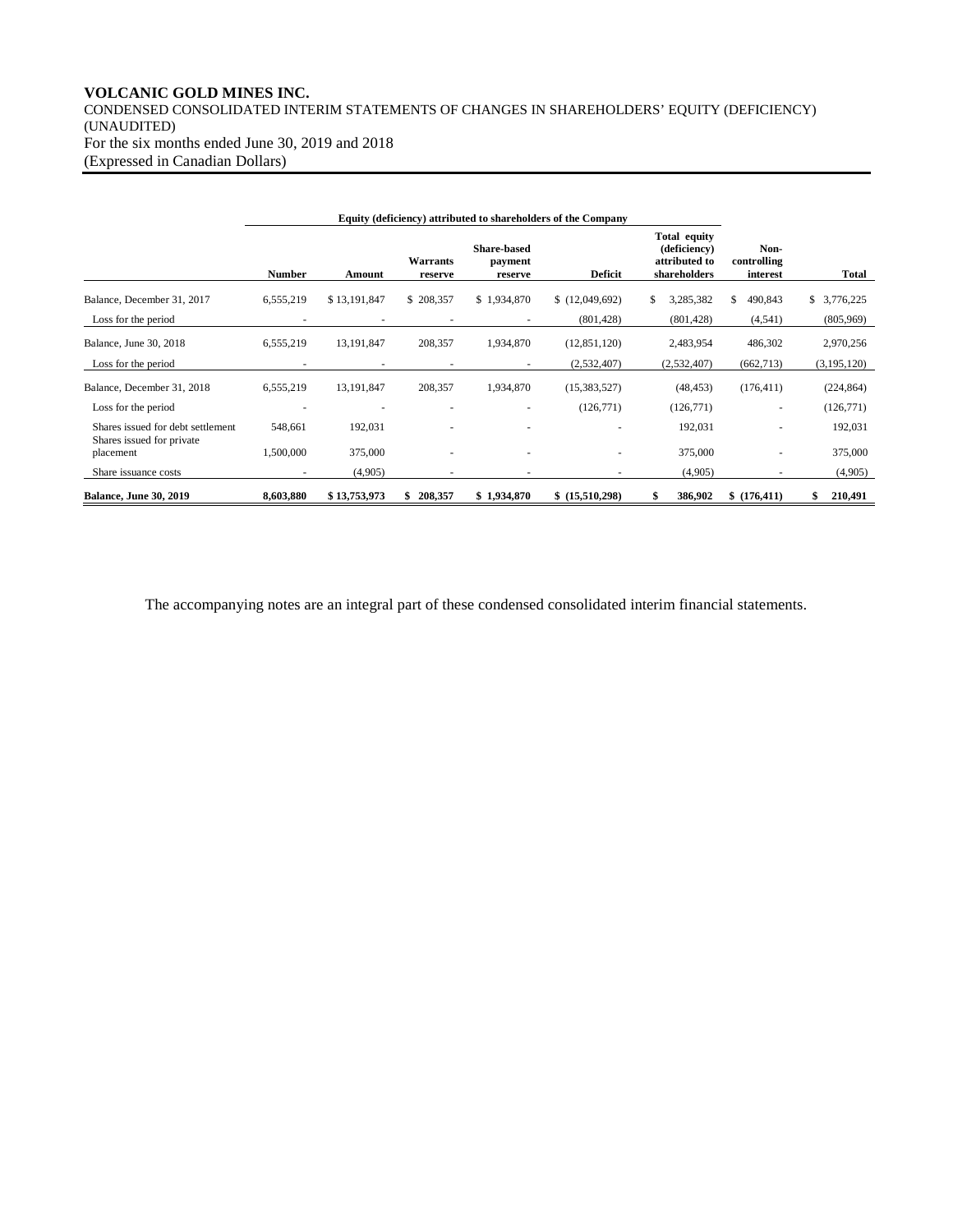#### **1. NATURE AND CONTINUANCE OF OPERATIONS**

Volcanic Gold Mines Inc. (the "Company") is a publicly traded company incorporated under the British Columbia Corporations Act on April 25, 2007. The Company together with its subsidiaries (collectively referred to as the "Company") is principally engaged in acquisition and exploration of resource properties. The Company currently trades under the symbol "VG" on the TSX Venture Exchange.

On April 8, 2019, the Company completed a consolidation of the issued shares, warrants and stock options on a one new for seven old basis.

The head office, principal address and records office of the Company are located at 200 Burrard Street, Suite 650, Vancouver, British Columbia, V6C 3L6, Canada.

The Company's financial statements and those of its controlled subsidiaries ("condensed consolidated interim financial statements") are presented in Canadian dollars.

These condensed consolidated interim financial statements have been prepared on a going concern basis, which assumes that the Company will be able to meet its obligations and continue its operations for its next fiscal year. Realization values may be substantially different from carrying values as shown and these condensed consolidated interim financial statements do not give effect to adjustments that would be necessary to the carrying values and classification of assets and liabilities should the Company be unable to continue as a going concern. Such adjustments could be material. At June 30, 2019, the Company had not yet achieved profitable operations, has accumulated losses of \$15,510,298 since its inception, and expects to incur further losses in the development of its business. This material uncertainty may cast significant doubt about the Company's ability to continue as a going concern. The Company's ability to continue as a going concern is dependent upon its ability to generate future profitable operations and/or obtain the necessary financing to meet its obligations and repay its liabilities arising from normal business operations when they come due.

# **2. BASIS OF PREPARATION**

#### **Statement of compliance**

These condensed consolidated interim financial statements are prepared in accordance with International Accounting Standard ("IAS") 34 *Interim Financial Reporting* under International Financial Reporting Standards ("IFRS") issued by the International Accounting Standards Board ("IASB"). These condensed consolidated interim financial statements follow the same accounting policies and methods of application as the most recent annual consolidated financial statements of the Company. These condensed consolidated interim financial statements do not contain all of the information required for full annual financial statements. Accordingly, these condensed consolidated interim financial statements should be read in conjunction with the Company's most recent annual consolidated financial statements, which were prepared in accordance with IFRS as issued by the IASB.

#### **Basis of Measurement**

These condensed consolidated interim financial statements have been prepared on the historical cost basis except for certain financial instruments, which are measured at fair value. In addition, these condensed consolidated interim financial statements have been prepared using the accrual basis of accounting, except for cash flow information.

The condensed consolidated interim financial statements are presented in Canadian dollars ("CAD").

The preparation of condensed consolidated interim financial statements in compliance with IFRS requires management to make certain critical accounting estimates. It also requires management to exercise judgment in applying the Company's accounting policies. The areas involving a higher degree of judgment of complexity, or areas where assumptions and estimates are significant to the condensed consolidated interim financial statements are disclosed in Note 5.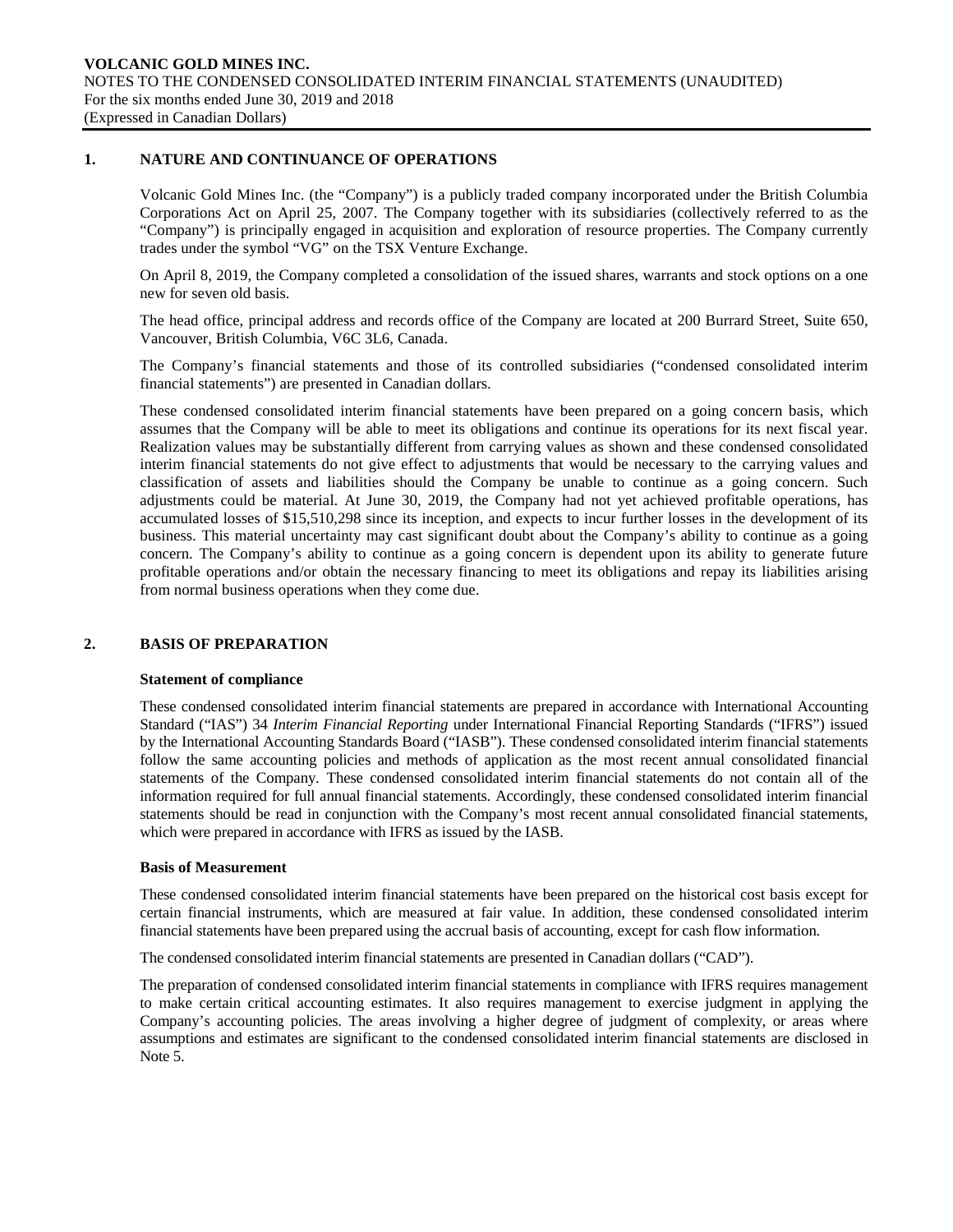# **2. BASIS OF PREPARATION** (cont'd...)

#### **Basis of Consolidation**

These condensed consolidated interim financial statements include the accounts of the Company and its subsidiaries. A subsidiary is an entity in which the Company has control, directly or indirectly, where control is defined as the power to govern the financial and operating policies of an enterprise so as to obtain benefits from its activities. All material intercompany transactions and balances have been eliminated on consolidation.

Details of the Company's principal subsidiaries as at June 30, 2019 are as follows:

|                                   |                               | Ownership     |                           |
|-----------------------------------|-------------------------------|---------------|---------------------------|
| <b>Name</b>                       | <b>Place of incorporation</b> | $\frac{0}{0}$ | <b>Principal activity</b> |
| Sovereign Mines of Africa Limited | British Virgin Islands        | 100%          | Holding company           |
| Sovereign Mines of Guinea Limited | British Virgin Islands        | 75%           | Holding company           |
| Guiord SA                         | Republic of Guinea            | 75%           | Exploration company       |

# **Foreign Currency Translation**

The functional currency is the currency of the primary economic environment in which the entity operations and has been determined for each entity within the Company. The functional currency for all entities within the Company is the Canadian dollar. The functional currency determinations were conducted through an analysis of the consideration factors identified in International Accounting Standards ("IAS") 21, *The Effects of Changes in Foreign Exchange Rates*.

Transactions in currencies other than the Canadian dollar are recorded at exchange rates prevailing on the dates of the transactions. At the end of each reporting period, the monetary assets and liabilities of the Company that are denominated in foreign currencies are translated at the rate of exchange at the statement of financial position date while non-monetary assets and liabilities are translated at historical rates. Revenues and expenses are translated at the exchange rates approximating those in effect on the date of the transactions. Exchange gains and losses arising on translation are included in the statement of loss and comprehensive loss.

# **3. ADOPTION OF NEW ACCOUNTING STANDARD**

On January 1, 2019, the Company adopted IFRS 16 – Leases ("IFRS 16") which requires lessees to recognize assets and liabilities for most leases. For lessors, there is little change to the existing accounting in IAS 17 Leases. The adoption of IFRS 16 did not have a material impact on the Company's condensed consolidated interim financial statements.

#### **4. STANDARDS, AMENDMENTS AND INTERPRETATIONS NOT YET EFFECTIVE**

The Company will be required to adopt the following standard and amendments issued by the IASB as described below.

# *IFRS 17 Insurance Contracts*

IFRS 17 is a new standard that requires insurance liabilities to be measured at a current fulfillment value and provides a more uniform measurement and presentation approach for all insurance contracts. These requirements are designed to achieve the goal of a consistent, principle-based accounting for insurance contracts. IFRS 17 supersedes IFRS 4, *Insurance Contracts*, and related interpretations.

This standard will be effective for the Company's annual period beginning January 1, 2021. The Company has yet to assess the impact of IFRS 17 on its financial statements.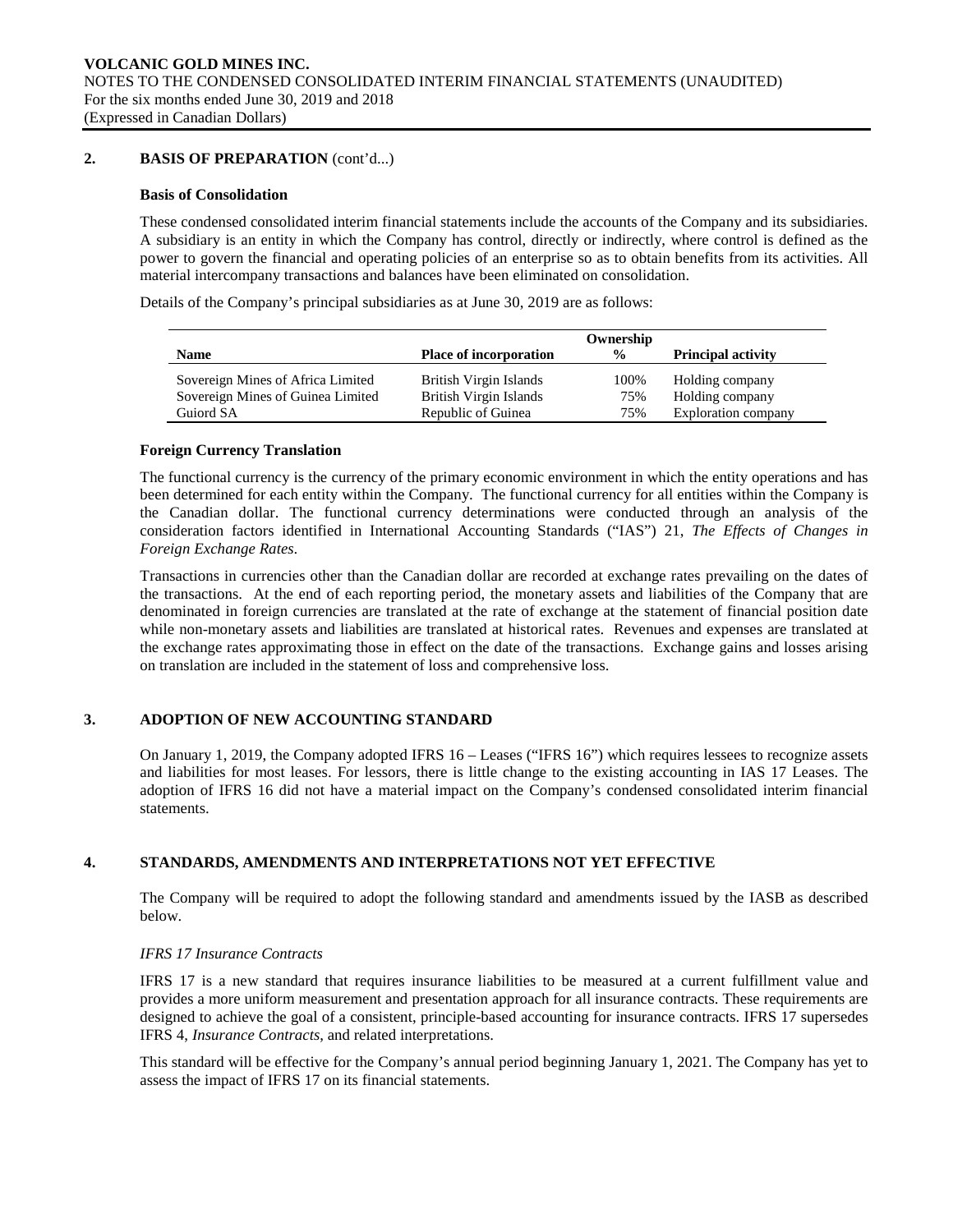# **5. CRITICAL ACCOUNTING ESTIMATES AND JUDGMENTS**

The Company makes estimates and assumptions about the future that affect the reported amounts of assets and liabilities. Estimates and judgments are continually evaluated based on historical experience and other factors, including expectations of future events that are believed to be reasonable under the circumstances. In the future, actual experience may differ from these estimates and assumptions.

The effect of a change in an accounting estimate is recognized prospectively by including it in profit or loss in the period of the change, if the change affects that period only, or in the period of the change and future periods, if the change affects both.

The key areas of judgment applied in the preparation of the condensed consolidated interim financial statements that could result in a material adjustment to the carrying amounts of assets and liabilities are as follows:

- a) The determination of the Company's and its subsidiaries' functional currency are determined based on management's assessment of the economic environment in which the entities operate.
- b) The application of the Company's accounting policy for mineral property expenditures requires judgment in determining whether it is likely that future economic benefits will flow to the Company.

Assets or cash-generating units are evaluated at each reporting date to determine whether there are any indications of impairment. The Company considers both internal and external sources of information when making the assessment of whether there are indications of impairment for the Company's mineral property assets.

In respect of costs incurred for its investment in mineral property assets, management has determined there are indicators of impairment. Management uses several criteria in its assessments of economic recoverability and probability of future economic benefit, including geologic and metallurgic information, economics assessment/ studies, accessible facilities and existing permits.

c) Although the Company has taken steps to identify any decommissioning liabilities related to mineral properties in which it has an interest, there may be unidentified decommissioning liabilities present.

The key estimate applied in the preparation of the condensed consolidated interim financial statements that could result in a material adjustment to the carrying amounts of assets and liabilities is as follows:

a) The Company may be subject to income tax in several jurisdictions and significant judgment is required in determining the provision for income taxes. During the ordinary course of business and on dispositions of mineral property or interests therein, there are transactions and calculations for which the ultimate tax determination is uncertain. As a result, the Company recognizes tax liabilities based on estimates of whether additional taxes and interest will be due. This assessment relies on estimates and assumptions and may involve a series of judgments about future events, and interpretation of tax law. To the extent that the final tax outcome of these matters is different than the amounts recorded, such differences will impact income tax expense in the period in which such determination is made.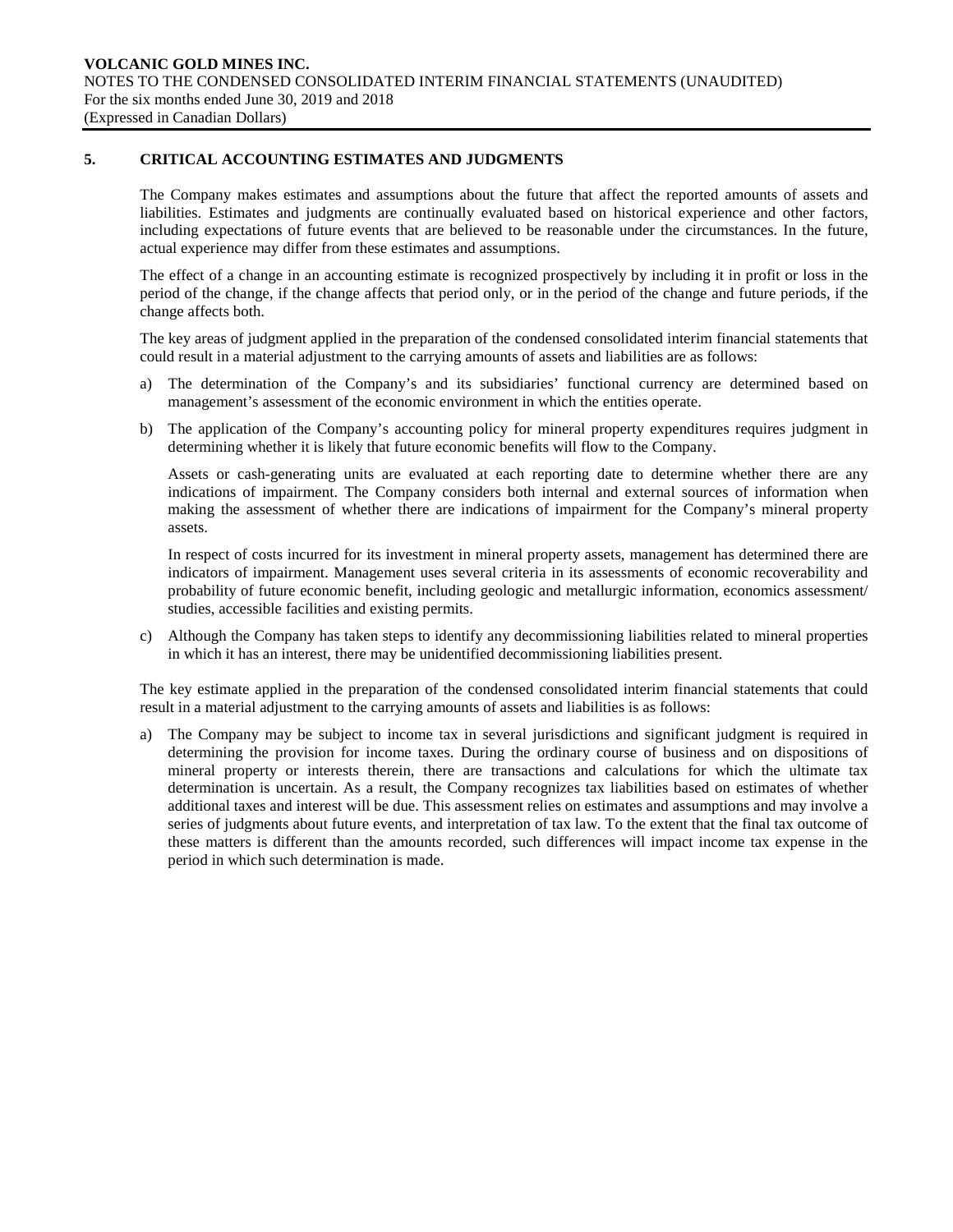**VOLCANIC GOLD MINES INC.** NOTES TO THE CONDENSED CONSOLIDATED INTERIM FINANCIAL STATEMENTS (UNAUDITED) For the six months ended June 30, 2019 and 2018 (Expressed in Canadian Dollars)

# **6. PROPERTY AND EQUIPMENT**

|                                                                                    | Computer<br>equipment | Field<br>equipment |               | <b>Total</b>    |
|------------------------------------------------------------------------------------|-----------------------|--------------------|---------------|-----------------|
| Cost                                                                               |                       |                    |               |                 |
| Balance, December 31, 2017                                                         | \$<br>9,308           | \$<br>10,312       | $\mathcal{S}$ | 19,350          |
| <b>Additions</b>                                                                   | 2,590                 |                    |               | 2,590           |
| Balance, December 31, 2018                                                         | 11,628                | 10,312             |               | 21,940          |
| <b>Balance, June 30, 2019</b>                                                      | \$<br>11,628          | \$<br>10,312       | \$            | 21,940          |
| <b>Accumulated amortization</b><br>Balance, December 31, 2017<br>Charge for period | \$<br>1,202<br>4,073  | \$<br>773<br>9,539 | \$            | 1,975<br>13,612 |
| Balance, December 31, 2018<br>Charge for period                                    | 5,275<br>953          | 10,312             |               | 15,587<br>953   |
| <b>Balance, June 30, 2019</b>                                                      | \$<br>6,228           | \$<br>10,312       | \$            | 16,540          |
| <b>Carrying amounts</b>                                                            |                       |                    |               |                 |
| At December 31, 2018                                                               | \$<br>6,353           | \$                 | \$            | 6,353           |
| At June 30, 2019                                                                   | \$<br>5,400           | \$                 | \$            | 5,400           |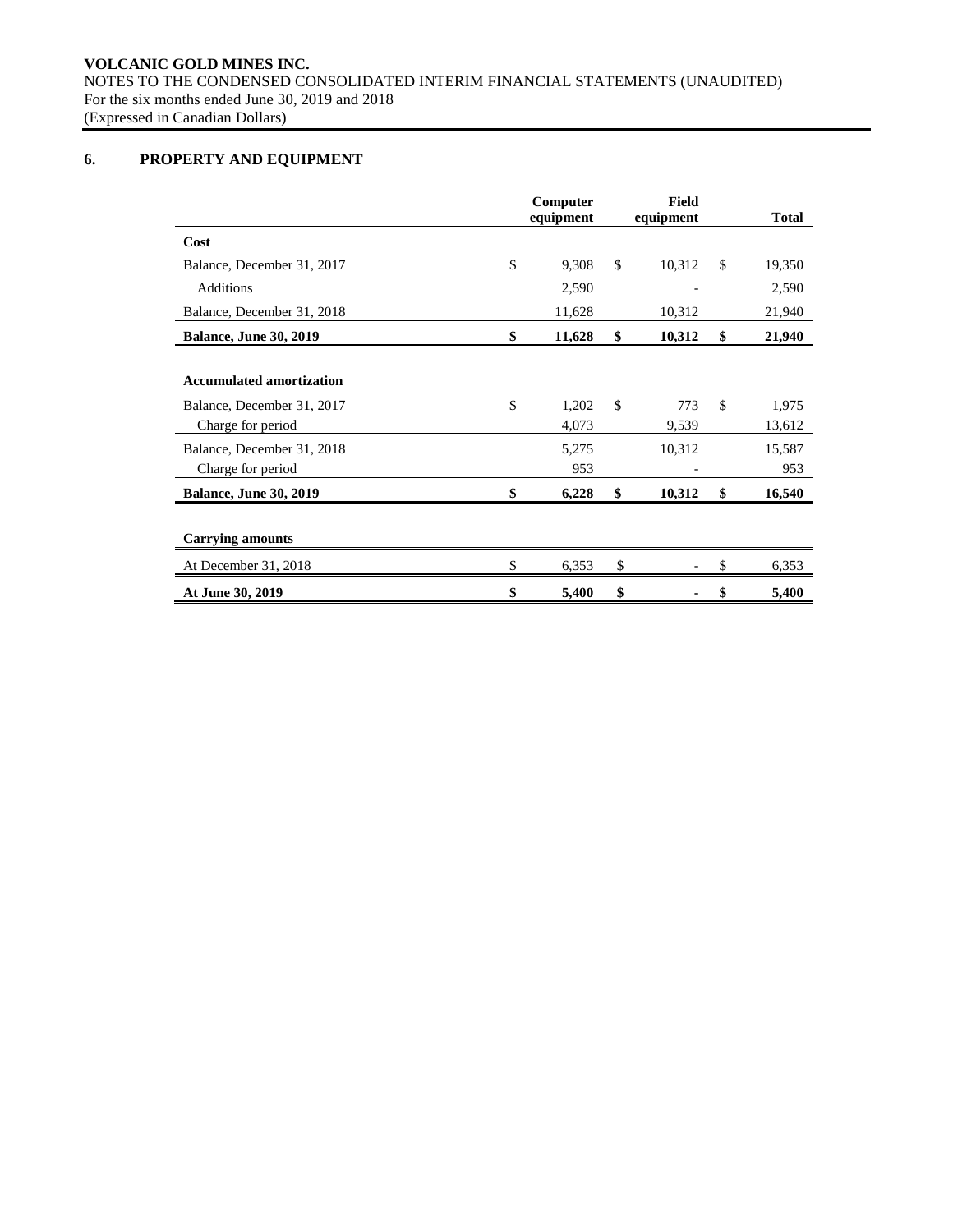# **7. NON-CONTROLLING INTEREST**

Non-controlling interests ("NCI"s) in the net assets of consolidated subsidiaries are identified separately from the Company's equity therein. Total comprehensive loss of the Company's subsidiary is attributed to the equity holders of the Company and to the non-controlling interests even if this results in the non-controlling interest having a deficit balance. For the period ended June 30, 2019, 25% of the net assets of the Company's consolidated subsidiaries Sovereign Mines of Guinea Limited and Guiord SA ("Guiord") were attributable to its non-controlling interest. The value of the NCI at June 30, 2019 was a deficiency of \$176,411 (December 31, 2018: \$176,411). There was no income or loss allocated to NCI during the period ended June 30, 2019 (2018: loss of \$4,541).

The Company adjusts the non-controlling interest by attributing a proportionate amount of the subsidiaries net identifiable assets. The Company also adjusts other comprehensive loss to reflect the new ownership interest. These adjustments are also recognized in equity.

Summarized financial information in relation to Guiord, before intra-group eliminations, is presented below together with amounts attributed to NCI:

|                                                      |                         |               | Six months ended June 30, |
|------------------------------------------------------|-------------------------|---------------|---------------------------|
|                                                      | 2019                    |               | 2018                      |
| Amortization                                         | \$                      | $\mathsf{\$}$ | (1,717)                   |
| Foreign exchange gain (loss)                         |                         |               | (16, 446)                 |
| Loss after tax                                       | \$                      | \$            | (18, 163)                 |
| Total loss and comprehensive income allocated to NCI | \$                      | \$            | (4, 541)                  |
| Dividends paid to NCI                                | \$                      | \$            |                           |
| Cash flows from operating activities                 | \$                      | \$            | (16, 446)                 |
| Net cash outflows                                    | \$                      | \$            | (16, 446)                 |
| As at                                                | <b>June 30,</b><br>2019 |               | December 31,<br>2018      |
| Current assets                                       | \$                      | \$            |                           |
| Non-current assets                                   |                         |               |                           |
|                                                      |                         |               |                           |
| Non-current liabilities                              | (705, 643)              |               | (705, 643)                |
| Net assets                                           | \$<br>(705, 643)        | \$            | (705, 643)                |
| Accumulated non-controlling interests                | \$<br>(176, 411)        | \$            | (176, 411)                |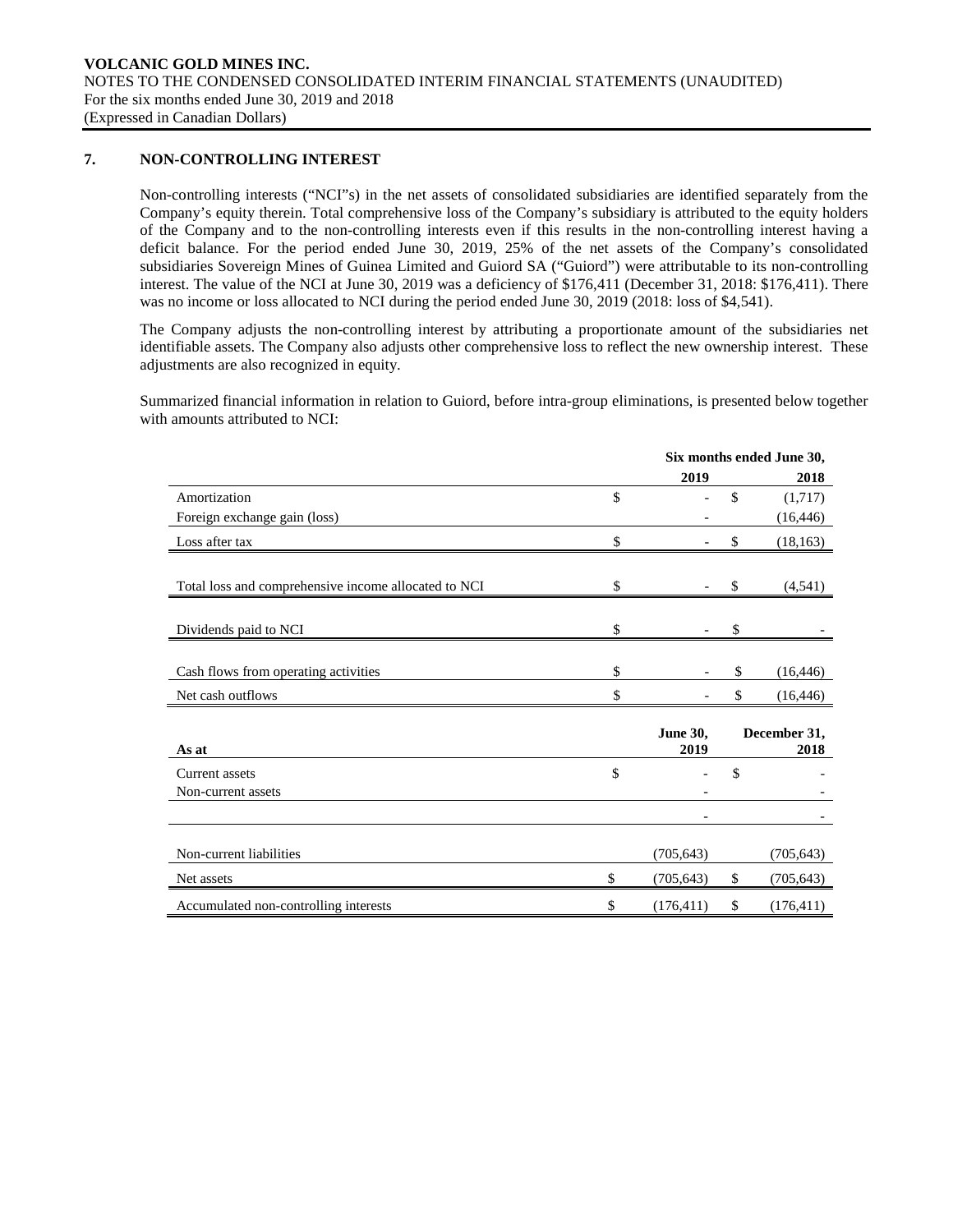# **8. MINERAL PROPERTIES**

The Company has capitalized the following acquisition costs for mineral property interests during the period from January 1, 2018 to June 30, 2019:

|                                 | Guinea          | <b>Ivory Coast</b> |                |
|---------------------------------|-----------------|--------------------|----------------|
|                                 | <b>Mandiana</b> | La Debo            | <b>Total</b>   |
| Balance, December 31, 2017      | 2,605,605<br>S. | \$<br>-            | 2,605,605<br>S |
| Acquisition costs               |                 | 65,928             | 65,928         |
| Write-down of acquisition costs | (2,605,605)     | (65, 928)          | (2,671,533)    |
| Balance, December 31, 2018      |                 |                    |                |
| <b>Balance, June 30, 2019</b>   | \$<br>$\sim$    | -8<br>۰.           | - 86<br>٠      |

# **9. EXPLORATION EXPENDITURES**

There were no exploration expenditures incurred during the six month period ended June 30, 2019.

During the six month period ended June 30, 2018, the Company incurred the following exploration expenditures:

|                                 | Guinea |                 |    |                          | <b>Ivory Coast</b>             |               |
|---------------------------------|--------|-----------------|----|--------------------------|--------------------------------|---------------|
|                                 |        | <b>Mandiana</b> |    | Other                    | La Debo                        | <b>Total</b>  |
| Assaying                        | \$     | 27,795          | \$ | $\overline{\phantom{0}}$ | \$<br>$\overline{\phantom{0}}$ | \$<br>27,795  |
| Field expenses                  |        | 667             |    |                          | 36,372                         | 37,039        |
| Geological and other consulting |        | 63,575          |    | 5,415                    | 31,946                         | 100,936       |
| Office and administration       |        | 367             |    | 6,135                    |                                | 6,502         |
| Project management              |        | 36,000          |    |                          | 36,000                         | 72,000        |
| Travel                          |        | 59,945          |    | 1,666                    | 43,832                         | 105,443       |
|                                 | \$     | 188,349         | \$ | 13.216                   | \$<br>148,150                  | \$<br>349.715 |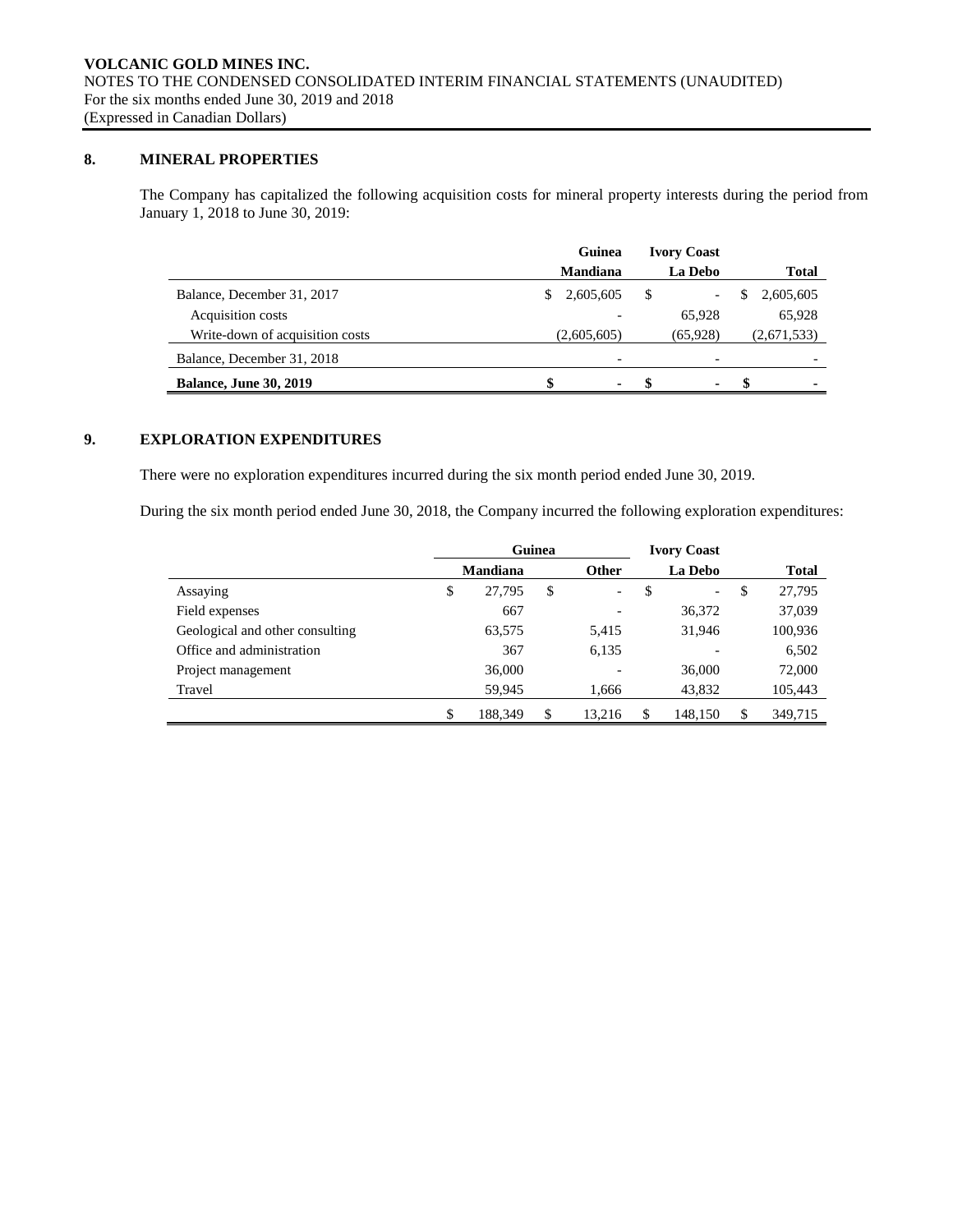# **10. RELATED PARTY TRANSACTIONS**

The Company had transactions during the periods ended June 30, 2019 and 2018 with related parties consisting of directors, officers and the following companies with common directors:

| <b>Related party</b>                      | <b>Nature of transactions</b>                         |
|-------------------------------------------|-------------------------------------------------------|
| Radius Gold Inc. ("Radius")               | Shared administrative and exploration related charges |
| Gold Group Management Inc. ("Gold Group") | Shared office and administrative related charges      |
| Mill Street Services Ltd. ("Mill Street") | Consulting services                                   |
| Andros Capital Corp. ("Andros")           | Consulting services                                   |

Balances and transactions with related parties not disclosed elsewhere in these condensed consolidated interim financial statements are as follows:

a) During the periods ended June 30, 2019 and 2018, the Company reimbursed Gold Group, a private company controlled by the Chief Executive Officer of the Company, for the following costs:

|                                      | Three months ended June 30, |    | Six months ended June 30, |   |        |    |         |
|--------------------------------------|-----------------------------|----|---------------------------|---|--------|----|---------|
|                                      | 2019                        |    | 2018                      |   | 2019   |    | 2018    |
| General and administrative expenses: |                             |    |                           |   |        |    |         |
| Office and administration            | \$<br>11.428                | \$ | 20,174                    | S | 24.984 | \$ | 38,589  |
| Salaries and benefits                | 21,393                      |    | 24,226                    |   | 38,932 |    | 47,725  |
| Investor relations                   | 518                         |    | 306                       |   | 1,018  |    | 1,515   |
| Transfer agent and regulatory fees   | 8,515                       |    | 3,392                     |   | 8,515  |    | 3,392   |
| Travel and accommodation             | 978                         |    | 5,801                     |   | 1,186  |    | 9,505   |
|                                      | 53,899                      |    | 53,899                    |   | 74.635 |    | 100,726 |

Gold Group is reimbursed by the Company for certain shared costs and other business related expenses paid by Gold Group on behalf of the Company. Salaries and benefits for the periods ended June 30, 2019 and 2018 include those for the Chief Financial Officer and the Corporate Secretary.

- b) Prepaid expenses and deposits as of June 30, 2019 includes an amount of \$1,613 (December 31, 2018: \$2,074) paid to Gold Group.
- c) Long-term deposits as of June 30, 2019 consists of \$61,000 (December 31, 2018: \$61,000) paid to Gold Group as a deposit pursuant to the Company's office and administrative services agreement with Gold Group.
- d) Included in accounts payable and accrued liabilities as of June 30, 2019 was \$10,669 (December 31, 2018: \$60,302) owing to Gold Group and \$Nil (December 31, 2018: \$194,590) owing to directors and officers of the Company. The amount for Gold Group is due on a monthly basis and secured by a deposit.
- e) During the period ended June 30, 2019, the Company issued 548,660 common shares to related parties and a former related party to settle a total of \$192,031 in debt.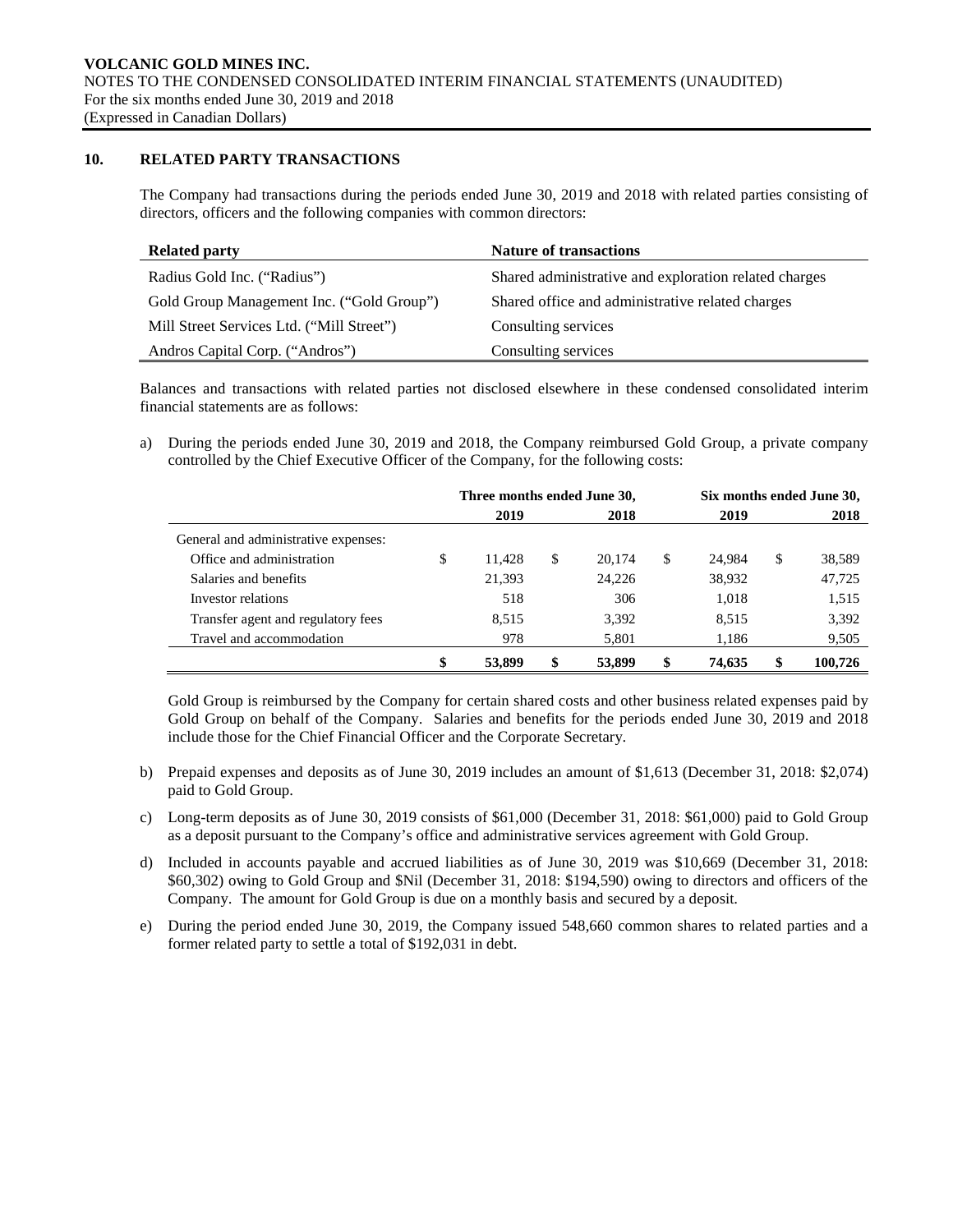# **10. RELATED PARTY TRANSACTIONS** (cont'd...)

The Company has identified certain of its directors and senior officers as its key management personnel. Included for the periods ended June 30, 2019 and 2018 are the following items paid or accrued to key management personnel and/or companies with common directors:

|                                      | Three months ended June 30, |        |   |        | Six months ended June 30, |        |   |         |
|--------------------------------------|-----------------------------|--------|---|--------|---------------------------|--------|---|---------|
|                                      |                             | 2019   |   | 2018   |                           | 2019   |   | 2018    |
| General and administrative expenses: |                             |        |   |        |                           |        |   |         |
| Consulting and management fees       | \$                          | 16.500 | S | 40,500 | S                         | 33,000 | S | 81,000  |
| Salaries and benefits                |                             | 5,042  |   | 7.792  |                           | 10,084 |   | 14,209  |
| Exploration expenditures:            |                             |        |   |        |                           |        |   |         |
| Project management                   |                             |        |   | 36,000 |                           |        |   | 72,000  |
|                                      | \$                          | 21,542 |   | 84,292 |                           | 43,084 |   | 167,209 |

Key management compensation includes consulting fees paid to Mill Street, a company controlled by the Chief Executive Officer of the Company, and to Andros, a company controlled by the former Vice President, Capital Markets.

# **11. SHAREHOLDERS EQUITY**

#### **a) Common shares**

During the period ended June 30, 2019, the Company completed a consolidation of the issued shares, warrants and stock options outstanding at April 8, 2019 on a one new for seven old basis. As a result, the Company's issued shares were reduced to 7,103,880. All references to common shares, warrants, stock options, and per share amounts in these condensed consolidated interim financial statements have been updated to reflect the share consolidation.

During the period ended June 30, 2019, the following share capital activity occurred:

- i) 548,661 common shares were issued to related parties and a former related party to settle a total of \$192,031 in debt. Share issuance costs associated with this transaction totalled \$1,660.
- ii) The Company closed a private placement of 1,500,000 units at \$0.25 per unit for gross proceeds of \$375,000. Each unit consisted of one common share of the Company and one warrant, each warrant entitling the holder to purchase one additional common share of the Company at \$0.35 for one year from closing. Share issuance costs associated with this financing totalled \$3,245.

#### **b) Warrants**

A summary of share purchase warrants activity from January 1, 2018 to June 30, 2019 is as follows:

|                               | Number of<br>warrants | Weighted<br>average<br>exercise price |
|-------------------------------|-----------------------|---------------------------------------|
| Balance, December 31, 2017    | 2,662,456             | \$4.28                                |
| Expired during the year       | (525, 505)            | \$1.75                                |
| Balance, December 31, 2018    | 2,136,951             | \$4.90                                |
| Issued on private placement   | 1,500,000             | \$0.35                                |
| Expired during the period     | (285,714)             | \$0.35                                |
| <b>Balance, June 30, 2019</b> | 3,351,237             | \$3.25                                |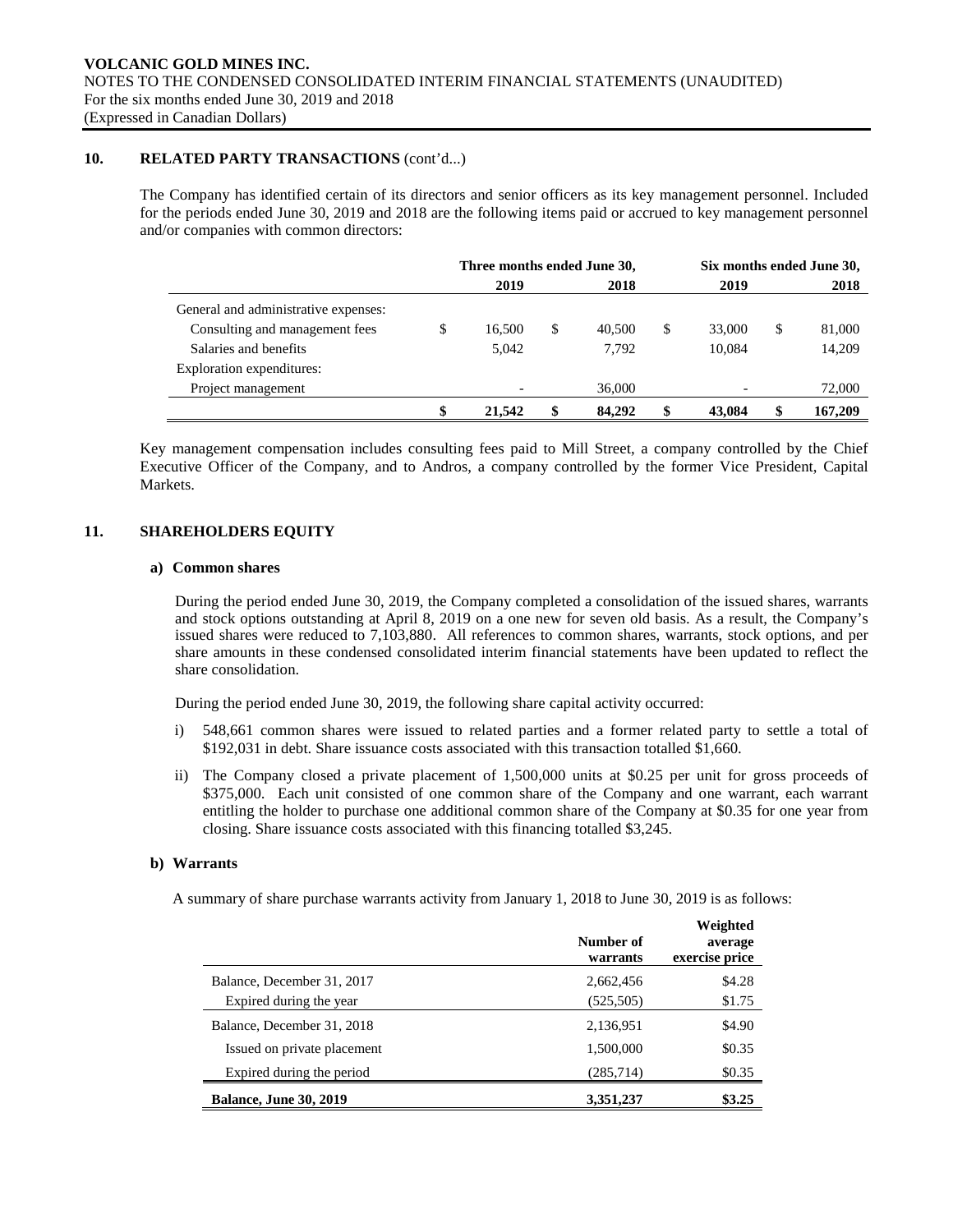### **11. SHAREHOLDERS EQUITY** (cont'd...)

#### **b) Warrants** (cont'd...)

Details of warrants outstanding as of June 30, 2019 are:

|                    | Number of | <b>Exercise</b> |
|--------------------|-----------|-----------------|
| <b>Expiry date</b> | warrants  | price           |
| April 15, 2020     | 1,500,000 | \$0.35          |
| March 8, 2022      | 1,851,237 | \$5.60          |
|                    | 3,351,237 |                 |

# **12. SHARE-BASED PAYMENTS**

#### **Option Plan Details**

The Company has a stock option plan whereby options may be granted to directors, employees, consultants and certain other service providers to encourage ownership of the Company's common shares. The Company may grant options for up to 10% of the issued and outstanding common shares. The term of any option granted under the plan may not exceed 10 years. The vesting periods for all options granted pursuant to the plan will be determined at the discretion of the Board of Directors at the time of the grant. The number of options granted to any one person may not exceed 5% of the outstanding listed common shares in a 12 month period.

The following is a summary of stock option activity during the period ended June 30, 2019:

|                   |                                 |                          |                           |                          | During the period        |                               |                           |                                  |
|-------------------|---------------------------------|--------------------------|---------------------------|--------------------------|--------------------------|-------------------------------|---------------------------|----------------------------------|
| <b>Grant date</b> | <b>Expiry date</b>              | <b>Exercise</b><br>price | <b>Opening</b><br>balance | <b>Granted</b>           | <b>Exercised</b>         | <b>Forfeited</b><br>cancelled | <b>Closing</b><br>balance | <b>Vested and</b><br>exercisable |
|                   | March 15, 2017 March 14, 2027   | \$4.20                   | 514.284                   | $\overline{\phantom{0}}$ | $\overline{\phantom{0}}$ | $\overline{\phantom{0}}$      | 514.284                   | 514,284                          |
| June 27, 2017     | June 26, 2027                   | \$4.20                   | 32.143                    |                          | $\overline{\phantom{a}}$ | $\overline{\phantom{a}}$      | 32.143                    | 32,143                           |
|                   |                                 |                          | 546,427                   | $\overline{\phantom{0}}$ | $\overline{\phantom{0}}$ | $\overline{\phantom{a}}$      | 546,427                   | 546,427                          |
|                   | Weighted average exercise price |                          | \$4.20                    | $\overline{\phantom{0}}$ | $\overline{\phantom{a}}$ | $\overline{\phantom{a}}$      | \$4.20                    | \$4.20                           |

The weighted average remaining contractual life of the options outstanding at June 30, 2019 is 7.73 years.

#### **Fair Value of Options Issued**

#### *Options Issued to Employees*

The fair value at grant date is determined using a Black-Scholes option pricing model that takes into account the exercise price, the term of the option, the impact of dilution, the share price at grant date, the expected price volatility of the underlying share, the expected dividend yield and the risk free interest rate for the term of the option.

#### *Options Issued to Non-Employees*

Options issued to non-employees are measured based on the fair value of the goods or services received, at the date of receiving those goods or services. If the fair value of the goods or services received cannot be estimated reliably, the options are measured by determining the fair value of the options granted using the Black-Scholes option pricing model.

Option pricing models require the input of highly subjective assumptions including the expected price volatility. Changes in these assumptions can materially affect the fair value estimate.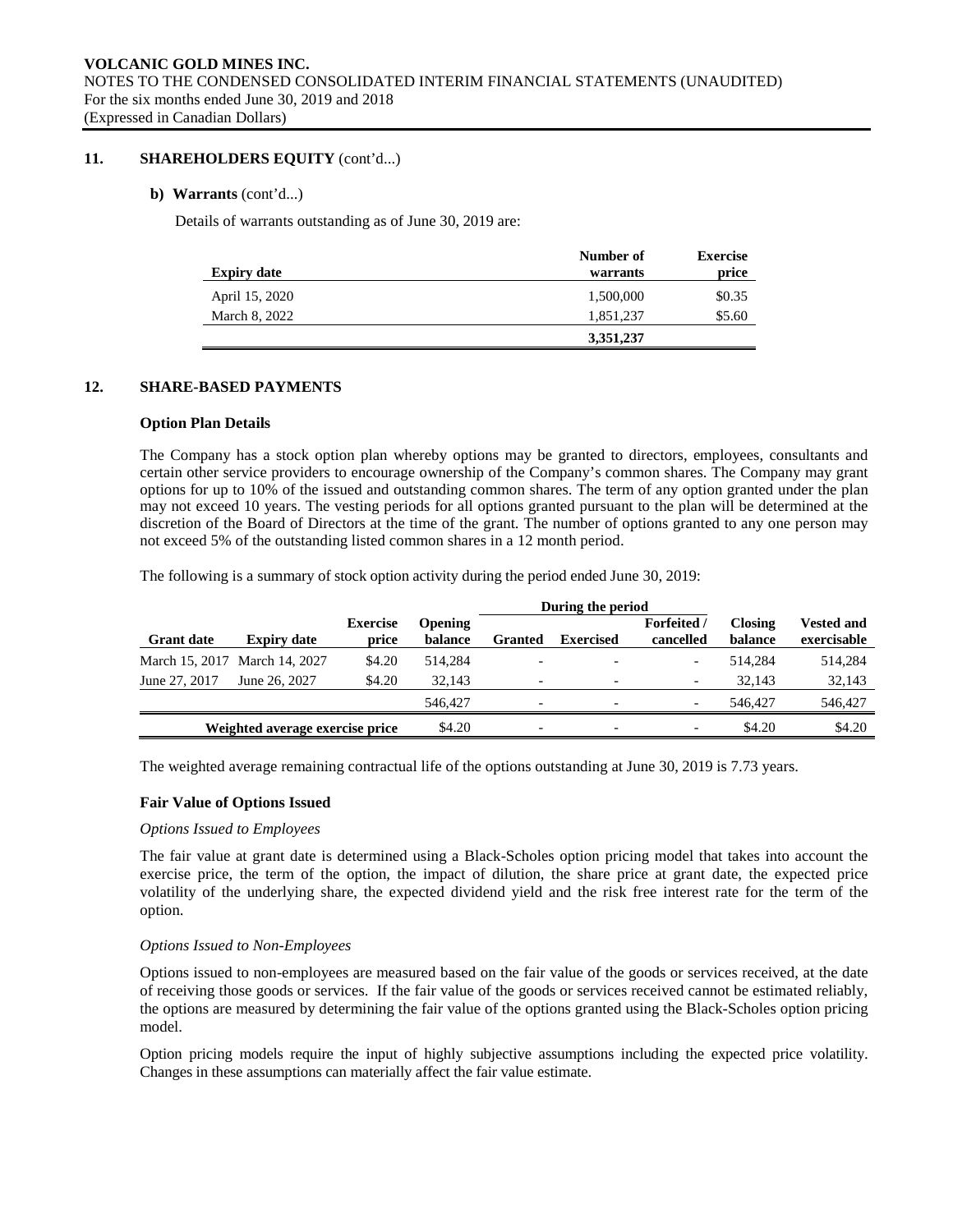# **13. SEGMENT INFORMATION**

Operating segments are defined as components of an enterprise about which separate financial information is available that is evaluated regularly by the chief operating decision maker, or decision-making group, in deciding how to allocate resources and in assessing performance. All of the Company's operations are within the mining sector relating to precious metals exploration. Due to the geographic and political diversity, the Company's exploration operations were decentralized whereby exploration managers were responsible for business results and regional corporate offices provide support to the exploration programs in addressing local and regional issues. The Company's operations were therefore segmented on a district basis. The Company's assets were located in Canada during the period ended June 30, 2019 and in Canada, the Republic of Guinea, and Ivory Coast during the prior fiscal year.

Details of identifiable assets by geographic segments are as follows:

| Six months ended June 30, 2019         |                          |                          | Canada          |    | <b>Consolidated</b> |
|----------------------------------------|--------------------------|--------------------------|-----------------|----|---------------------|
| Net loss                               |                          |                          | \$<br>(126,771) | S  | (126,771)           |
| Six months ended June 30, 2018         | Guinea                   | <b>Ivory Coast</b>       | Canada          |    | <b>Consolidated</b> |
| Exploration expenditures               | \$<br>201,565            | 148.150                  | \$              | \$ | 349,715             |
| Deferred acquisition costs written off | 43.569                   | $\overline{\phantom{0}}$ |                 |    | 43,569              |
| Net loss                               | (219, 728)               | (148, 150)               | (438,091)       |    | (805,969)           |
| Capital expenditures*                  | $\overline{\phantom{0}}$ | 65,928                   | 2,590           |    | 68,518              |

\*Capital expenditures consist of additions of mineral property acquisition costs.

#### **As at June 30, 2019**

|                          | Canada  | Consolidated |
|--------------------------|---------|--------------|
| Total current assets     | 260,798 | 260,798      |
| Total non-current assets | 66,400  | 66,400       |
| <b>Total assets</b>      | 327,198 | 327,198      |
| <b>Total liabilities</b> | 116,707 | 116,707      |
|                          |         |              |

#### **As at December 31, 2018**

|                          | Canada  | Consolidated |         |  |
|--------------------------|---------|--------------|---------|--|
| Total current assets     | 100.206 |              | 100,206 |  |
| Total non-current assets | 67.353  |              | 67,353  |  |
| <b>Total assets</b>      | 167,559 |              | 167,559 |  |
| <b>Total liabilities</b> | 392,423 |              | 392,423 |  |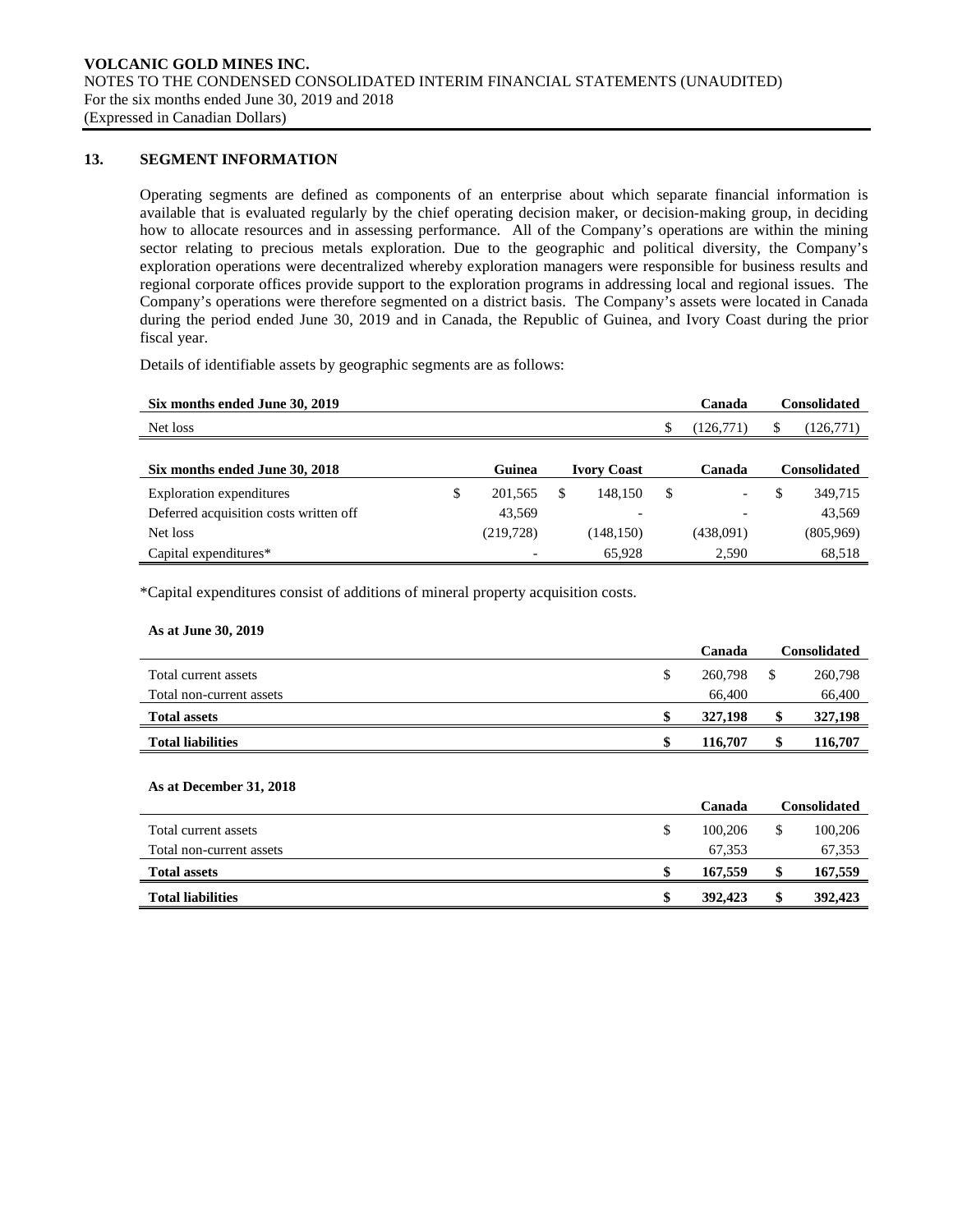# **14. FINANCIAL AND CAPITAL RISK MANAGEMENT**

Financial assets and liabilities are classified in the in the fair value hierarchy according to the lowest level of input that is significant to the fair value measurement. Assessment of the significant of a particular input to the fair value measurement requires judgement and may affect placement within the fair value hierarchy levels. The hierarchy is as follows:

- Level 1: quoted prices (unadjusted) in active markets for identical assets or liabilities.
- Level 2: inputs other than quotes prices included in Level 1 that are observable for the asset or liability, either directly (i.e., as prices) or indirectly (i.e., derived from prices).
- Level 3: inputs for the asset or liability that are not based on observable market data (unobservable inputs).

The carrying value of receivables and accounts payable and accrued liabilities approximates fair value due to the short term nature of the financial instruments. Cash is valued at a level 1 fair value measurement and is classified as fair value through profit or loss. Receivables and long-term deposits are classified as amortized cost. Accounts payable and accrued liabilities are classified as amortized cost.

#### **Risk management**

The Company is exposed to varying degrees to a variety of financial instrument related risks:

#### *Credit risk*

Credit risk is the risk of an unexpected loss if a customer or third party to a financial instrument fails to meet its contractual obligations.

The Company's cash is held at large Canadian financial institution in interest bearing accounts. The Company has no investment in asset backed commercial paper.

#### *Liquidity risk*

Liquidity risk is the risk that the Company will not be able to meet its financial obligations as they fall due.

The Company manages liquidity risk through its capital management as outlined below. Accounts payable and accrued liabilities are due within one year.

#### *Market risk*

Market risk is the risk of loss that may arise from changes in market factors such as interest rates, foreign exchange rates, and commodity and equity prices.

a) Interest rate risk

The Company's exposure to interest rate risk arises from the interest rate impact on cash. The Company's practice has been to invest cash at floating rates of interest, in order to maintain liquidity, while achieving a satisfactory return for shareholders. There is minimal risk that the Company would recognize any loss as a result of a decrease in the fair value of any guaranteed bank investment certificates included in cash as they are generally held with large financial institutions. As at June 30, 2019, the Company is not exposed to significant interest rate risk.

b) Foreign currency risk

The Company is exposed to financial risk related to the fluctuation of foreign currency rates. The Company operates in Canada and formerly the Republic of Guinea. A substantial portion of the Company's expenses have been incurred in US dollars. A significant change in the currency exchange rate between the Canadian dollar relative to the US dollar could have an effect on the Company's results of operations, financial position or cash flows. The Company has not hedged its exposure to currency fluctuations. As at June 30, 2019, the Company is exposed to currency risk through the following financial assets and liabilities denominated in currencies other than the Canadian dollar: